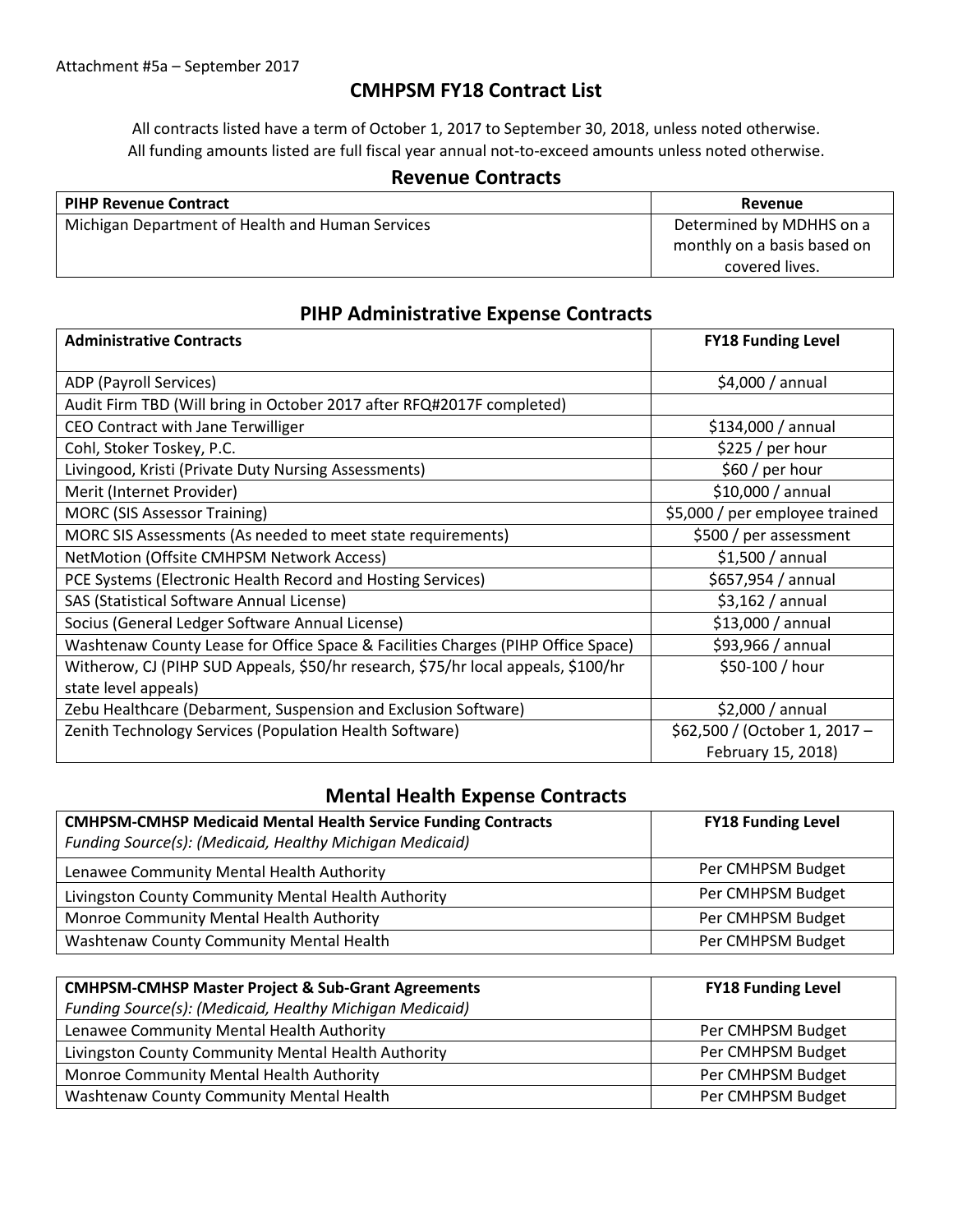## **Substance Use Disorder Contracts**

| <b>SUD ROSC Core Provider Treatment Contracts</b>                         | <b>FY18 Funding Level</b> |  |  |
|---------------------------------------------------------------------------|---------------------------|--|--|
| Funding Source(s): (Medicaid, Healthy Michigan Medicaid, SAPT Block Grant |                           |  |  |
| CFDA#93.959 & PA2 Funding)                                                |                           |  |  |
| <b>Lenawee County SUD Treatment</b>                                       |                           |  |  |
| Lenawee Community Mental Health Authority                                 | \$1,025,728/annual        |  |  |
| <b>Livingston County SUD Treatment</b>                                    |                           |  |  |
| Livingston County Community Mental Health Authority                       | \$786,900 / annual        |  |  |
| <b>Washtenaw County SUD Treatment</b>                                     |                           |  |  |
| Dawn Inc.                                                                 | \$850,000 / annual        |  |  |
| Home of New Vision                                                        | \$850,000 / annual        |  |  |

| <b>SUD Prevention Contracts</b>                                                 | <b>FY18 Funding Level</b> |  |  |
|---------------------------------------------------------------------------------|---------------------------|--|--|
| Funding Source(s): (SAPT Block Grant CFDA#93.959 & PA2 Funding)                 |                           |  |  |
| RFP#2017A Lenawee County SUD Prevention                                         |                           |  |  |
| Lenawee Community Mental Health                                                 | \$70,000 / annual         |  |  |
| RFP#2017A Livingston County SUD Prevention                                      |                           |  |  |
| Livingston County Catholic Charities                                            | \$399,104 / annual        |  |  |
| RFP#2017A Monroe County SUD Prevention                                          |                           |  |  |
| Catholic Charities of Southeast Michigan                                        | \$114,318 / annual        |  |  |
| Monroe County ISD                                                               | \$117,469 / annual        |  |  |
| RFP#2017A Washtenaw County SUD Prevention                                       |                           |  |  |
| Catholic Social Services of Washtenaw County - Get Connected, Photo Voice, CAGE | \$69,692/annual           |  |  |
| Eastern Michigan - Prevention Theatre Collective                                | \$90,657 / annual         |  |  |
| St. Joseph Mercy Chelsea                                                        | \$103,937 / annual        |  |  |
| U of M Regional Alliance of Healthy Schools - Project SUCCESS                   | \$58,800 / annual         |  |  |
| RFQ#2017E Lenawee, Livingston, Monroe & Washtenaw DYTUR Contract                |                           |  |  |
| Karen Bergbower and Associates - DYTUR Funding                                  | $$121,007/$ annual        |  |  |

| <b>State Targeted Response Grant Expense Contracts</b> | <b>FY18 Funding Level</b> |
|--------------------------------------------------------|---------------------------|
| Funding Source(s): (SAPT Block Grant CFDA#93.717)      |                           |
| Home of New Vision                                     | \$37,168 / annual         |
| Catholic Charities Southeast Michigan                  | \$34,315/annual           |

| <b>Innovative Strategies Grant Expense Contracts</b> | <b>FY18 Funding Level</b> |
|------------------------------------------------------|---------------------------|
| Funding Source(s): (SAPT Block Grant CFDA#93.959)    |                           |
|                                                      |                           |
| Dawn Inc (Drug Courts)                               | \$41,888/annual           |
| Home of New Vision (Pregnant Womens Opiate Team)     | \$115,619 / annual        |
| Home of New Vision (ROOT Team)                       | \$76,847 / annual         |
| Lenawee CMH (Drug Courts)                            | \$26,498 / annual         |
| Salvation Army Harbor Light (Drug Courts)            | \$54,600 / annual         |
| University of Michigan                               | \$45,718 / annual         |
| Washtenaw County Community Mental Health (ROOT Team) | \$47,187 / annual         |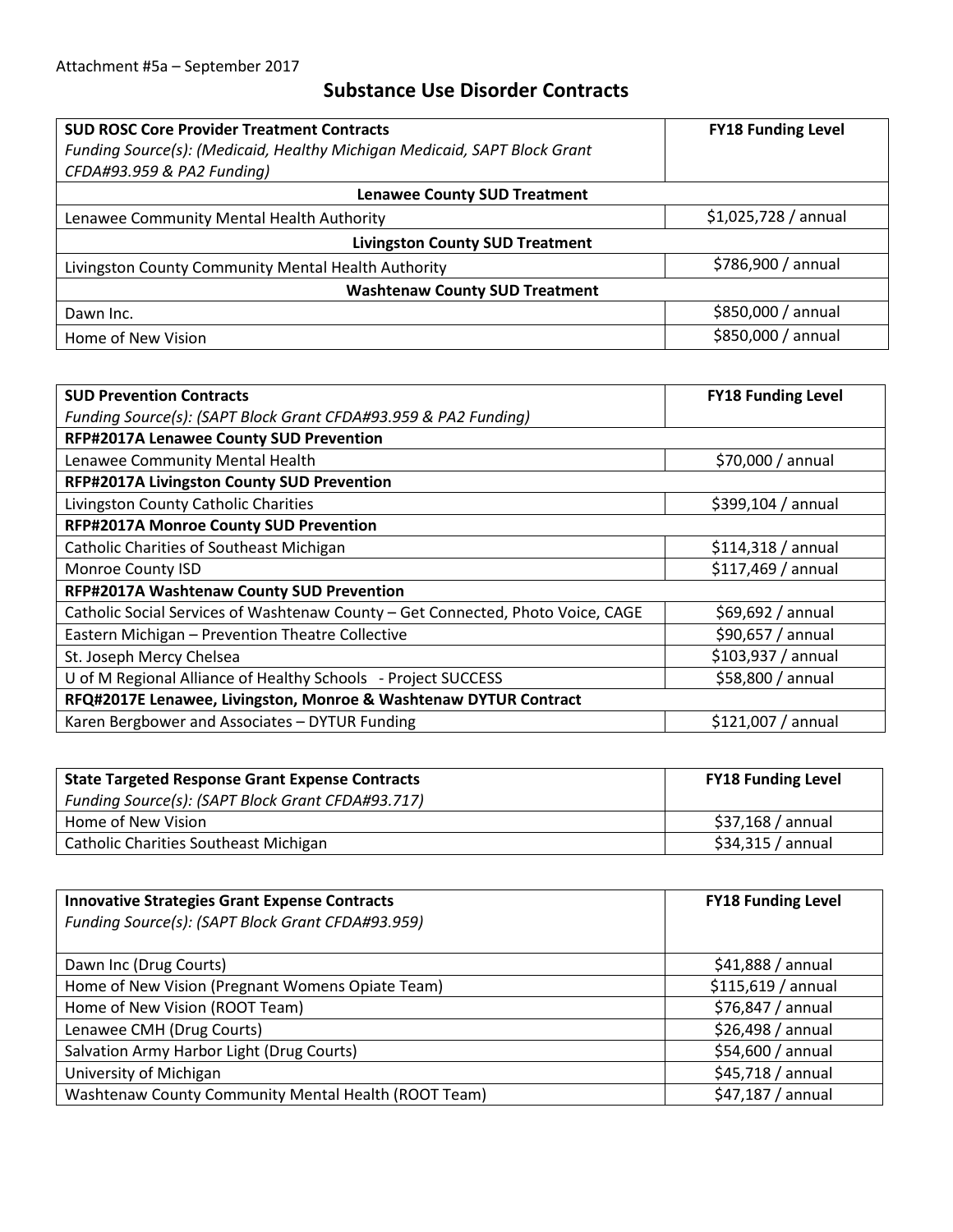#### Attachment #5a – September 2017

| <b>Other SUD Contracts</b>                                                             | <b>FY18 Funding Level</b>    |
|----------------------------------------------------------------------------------------|------------------------------|
| Funding Source(s): (SAPT Block Grant CFDA#93.959 & PA2 Funding)                        |                              |
| All fee-for-service SUD service contract expenditures are based on medically necessary |                              |
| authorizations within the overall service budget, expensed by the consumers funding    |                              |
| source eligibility (Block Grant & PA2 Funding).                                        |                              |
| HALO 100% PA2 Funding                                                                  | \$15,750 / annual (100% PA2) |
| LCCMHA MOU (Wraparound Program) 100% PA2 Funding                                       | \$40,000 / annual (100% PA2) |

| <b>SUD Treatment Programming and Special Initiatives</b> | PA <sub>2</sub> | <b>SAPT Block</b> | <b>Total Project</b>  |
|----------------------------------------------------------|-----------------|-------------------|-----------------------|
| <b>Contracts Funding Approved through SUD Oversight</b>  |                 | Grant             | <b>Annual Funding</b> |
| <b>Policy Board from RFP#2017D</b>                       |                 |                   | <b>Amount</b>         |
| Funding Source(s): (PA2 Funding / SAPT Block Grant       |                 |                   |                       |
| CFDA#93.959)                                             |                 |                   |                       |
| Lenawee from RFP#2017D                                   |                 |                   |                       |
| Lenawee Specialty Engagement Center                      | \$133,739       | \$159,964         | \$293,703             |
| Lenawee County Probate Court                             | \$143,089       | \$0               | \$143,089             |
| Livingston from RFP#2017D                                |                 |                   |                       |
| Livingston CMH Engagement Center                         | \$401,041       | \$100,694         | \$501,735             |
| Livingston CMH FP                                        | \$40,000        | \$0               | \$40,000              |
| Livingston CMH Wake Up Coordinator                       | \$40,000        | \$0               | \$40,000              |
| <b>Monroe from RFP#2017D</b>                             |                 |                   |                       |
| Catholic Charities of Southeast Michigan (CSM & Peer     | \$0             | \$119,866         | \$119,866             |
| Supports)                                                |                 |                   |                       |
| Catholic Charities of Southeast Michigan (Engagement     | \$103,333       | \$181,680         | \$285,013             |
| Center)                                                  |                 |                   |                       |
| Paula's House                                            | \$64,040        | \$0               | \$64,040              |
| Touchstone                                               | \$60,000        | \$0               | \$60,000              |
| <b>Washtenaw from RFP#2017D</b>                          |                 |                   |                       |
| Avalon Integrated Health / Harm Reduction                | \$155,000       | \$0               | \$155,000             |
| Dawn Inc. Extended Peers                                 | \$41,888        | \$0               | \$41,888              |
| <b>Growth Works</b>                                      | \$66,159        | \$0               | \$66,159              |
| <b>Hegira SBIRT</b>                                      | \$114,390       | \$0               | \$114,390             |
| Home of New Vision Engagement Center                     | \$240,000       | \$160,000         | \$400,000             |
| Home of New Vision Management Team                       | \$244,274       | \$134,998         | \$379,272             |
| Home of New Vision MAT House                             | \$28,541        | \$0               | \$28,541              |
| Home of New Vision WRAP                                  | \$79,723        | \$0               | \$79,723              |
| Ozone / Corner Health Youth SBIRT                        | \$150,000       | \$0               | \$150,000             |
| Unified                                                  | \$150,000       | \$84,248          | \$234,248             |

| <b>Womens Specialty Service Initiatives Contracts</b> | PA <sub>2</sub> | <b>SAPT Block</b> | <b>Total Project</b>  |
|-------------------------------------------------------|-----------------|-------------------|-----------------------|
| <b>Funding Approved through SUD Oversight Policy</b>  |                 | Grant             | <b>Funding Amount</b> |
| <b>Board from RFP#2017D</b>                           |                 |                   |                       |
| Funding Source(s): (PA2 Funding / SAPT Block Grant    |                 |                   |                       |
| CFDA#93.959)                                          |                 |                   |                       |
| <b>Catholic Charities of Southeast Michigan</b>       | \$100,000       | \$94,293          | \$194,293             |
| Home of New Vision                                    | \$0             | \$154,000         | \$154,000             |
| Lenawee CMH                                           | \$0             | \$23,658          | \$23,658              |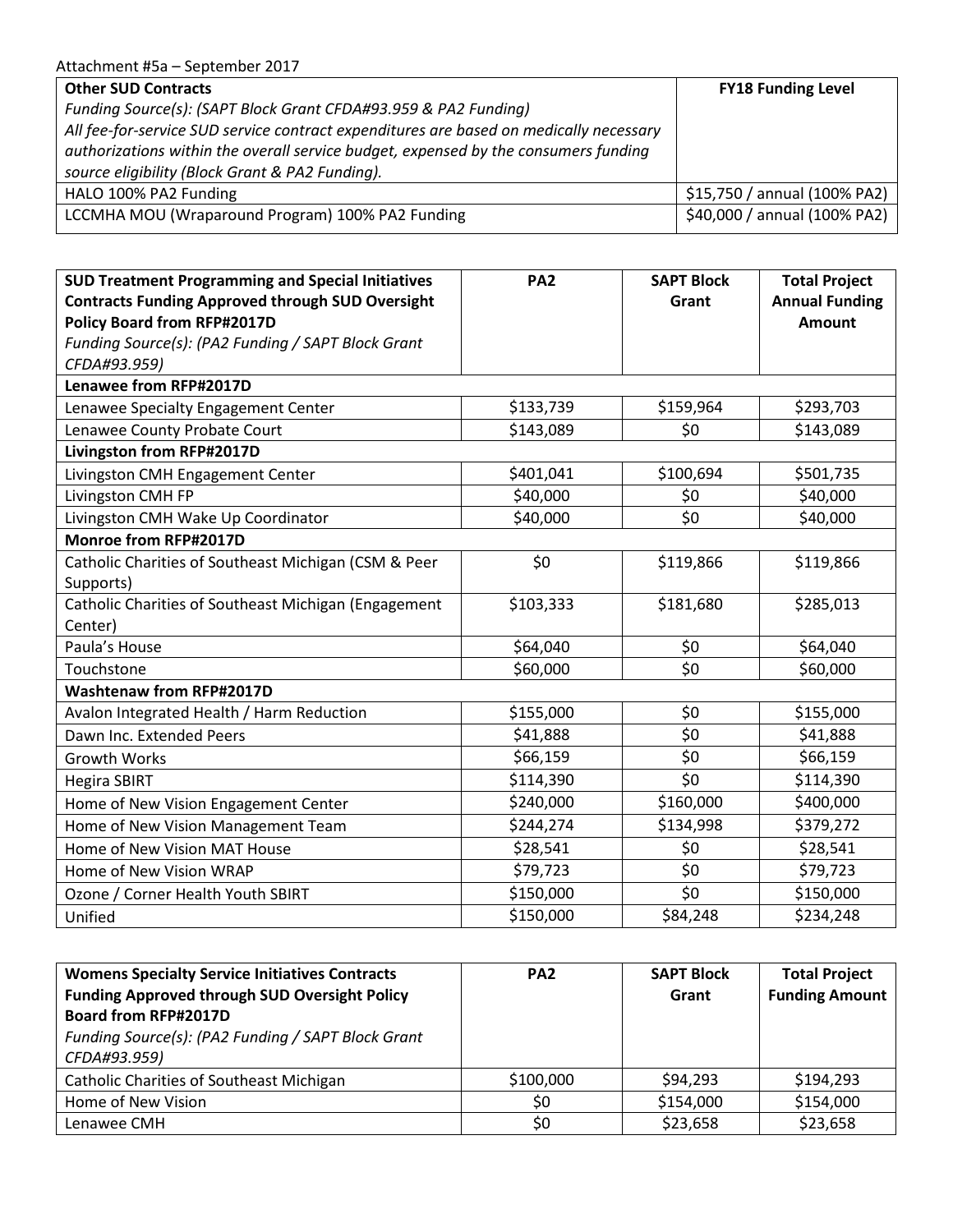| SUD Fee-For-Service Contracts (Washtenaw & Monroe Treatment) RFP#2017C<br>Funding Source(s): (Medicaid, Healthy Michigan Medicaid, SAPT Block Grant<br>CFDA#93.959 & PA2 Funding) | Fee-for-service (FFS)<br>contracts are linked to<br>authorizations for medically |
|-----------------------------------------------------------------------------------------------------------------------------------------------------------------------------------|----------------------------------------------------------------------------------|
| All fee-for-service SUD service contract expenditures are based on medically                                                                                                      | necessary services.                                                              |
| necessary authorizations within the overall service budget, expensed by the                                                                                                       |                                                                                  |
| consumers funding source eligibility (Medicaid, Healthy Michigan Medicaid, Block                                                                                                  |                                                                                  |
| Grant & PA2 Funding).                                                                                                                                                             |                                                                                  |
| Ann Arbor Treatment Center - CRC Health                                                                                                                                           | <b>FY18 CMHPSM FFS Rates</b>                                                     |
| Ann Arbor Treatment Services, LLC - Pinnacle                                                                                                                                      | <b>FY18 CMHPSM FFS Rates</b>                                                     |
| <b>Bear River Health</b>                                                                                                                                                          | <b>FY18 CMHPSM FFS Rates</b>                                                     |
| <b>Brighton Center</b>                                                                                                                                                            | <b>FY18 CMHPSM FFS Rates</b>                                                     |
| Catholic Charities of Southeast Michigan                                                                                                                                          | <b>FY18 CMHPSM FFS Rates</b>                                                     |
| Dawn Inc. (Long Term Residential)                                                                                                                                                 | <b>FY18 CMHPSM FFS Rates</b>                                                     |
| Hegira                                                                                                                                                                            | <b>FY18 CMHPSM FFS Rates</b>                                                     |
| Holy Cross/Kairos                                                                                                                                                                 | FY18 CMHPSM FFS Rates                                                            |
| Home of New Vision                                                                                                                                                                | <b>FY18 CMHPSM FFS Rates</b>                                                     |
| Passion of Mind                                                                                                                                                                   | <b>FY18 CMHPSM FFS Rates</b>                                                     |
| Paula's House                                                                                                                                                                     | <b>FY18 CMHPSM FFS Rates</b>                                                     |
| <b>Personalized Nursing Light House</b>                                                                                                                                           | <b>FY18 CMHPSM FFS Rates</b>                                                     |
| <b>Premier Services</b>                                                                                                                                                           | FY18 CMHPSM FFS Rates                                                            |
| Sacred Heart Rehab                                                                                                                                                                | <b>FY18 CMHPSM FFS Rates</b>                                                     |
| Salvation Army Harbor Light                                                                                                                                                       | <b>FY18 CMHPSM FFS Rates</b>                                                     |
| Therapeutics, LLC.                                                                                                                                                                | FY18 CMHPSM FFS Rates                                                            |
| Touchstone                                                                                                                                                                        | <b>FY18 CMHPSM FFS Rates</b>                                                     |
| Trinity Health - Greenbrook                                                                                                                                                       | <b>FY18 CMHPSM FFS Rates</b>                                                     |
| <b>UMATS (University of Michigan)</b>                                                                                                                                             | FY18 CMHPSM FFS Rates                                                            |
| <b>Victory Clinic</b>                                                                                                                                                             | <b>FY18 CMHPSM FFS Rates</b>                                                     |

|            |           | <b>FY18 SUD Fee-for-Service Contract Fee Schedule</b> |                 |          | <b>COVERAGE</b> |         |              |              | 10/1/2017               |
|------------|-----------|-------------------------------------------------------|-----------------|----------|-----------------|---------|--------------|--------------|-------------------------|
|            |           | LENAWEE, LIVINGSTON, MONROE & WASHTENAW REGION        |                 |          |                 |         |              |              |                         |
| HCPCS/     |           | MOD SERVICE                                           | <b>DURATION</b> | Rate     |                 | MED HMP |              |              | SABG   PA2   Difference |
| <b>CPT</b> |           |                                                       |                 |          |                 |         |              |              | from FY17               |
| 90791      | <b>HF</b> | <b>Psychiatric Evaluation</b>                         | Encounter       | \$100.00 | $\checkmark$    | ✓       | ✓            | $\checkmark$ |                         |
| 90792      | <b>HF</b> | <b>Psychiatric Evaluation</b>                         | Encounter       | \$175.00 |                 |         | ✓            | $\checkmark$ |                         |
| 90832      | <b>HF</b> | 30 minutes of Psychotherapy                           | Encounter       | \$60.00  | ✓               | ✓       | $\checkmark$ | $\checkmark$ |                         |
| 90834      | <b>HF</b> | 45 minutes of Psychotherapy                           | Encounter       | \$85.00  | ✓               | ✓       | $\checkmark$ | $\checkmark$ |                         |
| 90837      | <b>HF</b> | 60 minutes of Psychotherapy                           | Encounter       | \$110.00 | ✓               | ✓       | $\checkmark$ | $\checkmark$ |                         |
| 90853      | <b>HF</b> | Group Therapy per Session                             | Encounter       | \$26.00  | ✓               |         | ✓            | $\checkmark$ |                         |
| 97810      |           | Acupuncture 1 or more needles,                        | Encounter       | \$40.00  |                 |         |              | ✓            |                         |
|            |           | initial 15 minutes                                    |                 |          |                 |         |              |              |                         |
| 97811      |           | Acupuncture 1 or more needles,                        | Encounter       | \$40.00  |                 |         | ✓            | ✓            |                         |
|            |           | each additional 15 minutes                            |                 |          |                 |         |              |              |                         |
| 99201      | HF.       | <b>E&amp;M New Patient Low</b>                        | Encounter       | \$40.00  | ✓               | ✓       | $\checkmark$ | $\checkmark$ |                         |
| 99202      | <b>HF</b> | <b>E&amp;M New Patient Med</b>                        | Encounter       | \$60.00  | $\checkmark$    | √       | ✓            | $\checkmark$ |                         |
| 99203      | <b>HF</b> | <b>E&amp;M New Patient High</b>                       | Encounter       | \$80.00  | ✓               | ✓       | ✓            | $\checkmark$ |                         |
| 99204      | <b>HF</b> | <b>E&amp;M New Patient High</b>                       | Encounter       | \$90.00  |                 |         |              |              |                         |
| 99205      | <b>HF</b> | <b>E&amp;M New Patient High</b>                       | Encounter       | \$100.00 |                 |         |              |              |                         |
| 99211      | <b>HF</b> | <b>E&amp;M Existing Patient No Doc Low</b>            | Encounter       | \$30.00  |                 |         |              | $\checkmark$ |                         |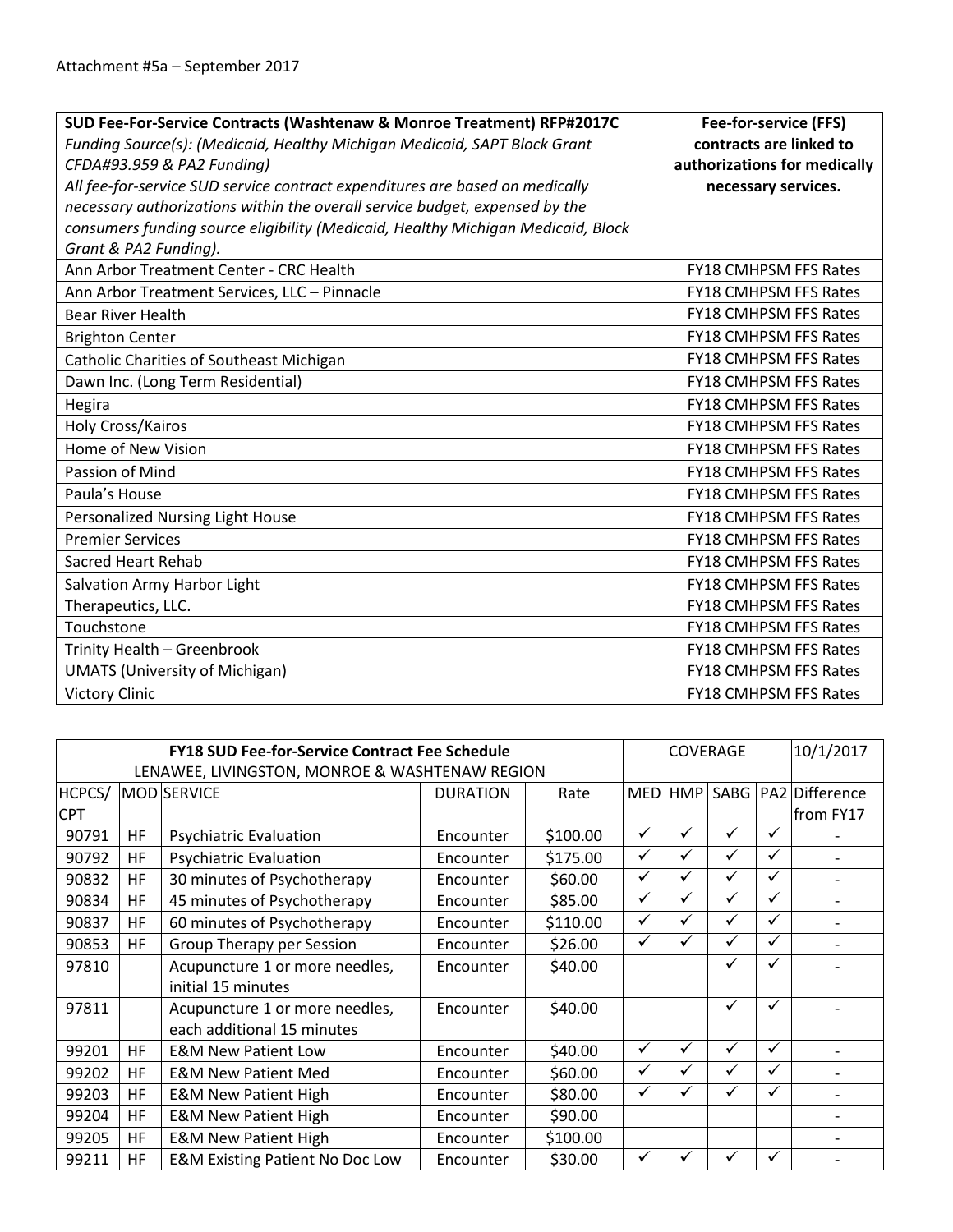## Attachment #5a – September 2017

|            |           | <b>FY18 SUD Fee-for-Service Contract Fee Schedule</b>                                                                                                                                                      |                 |          | COVERAGE                |                             |              | 10/1/2017    |                              |
|------------|-----------|------------------------------------------------------------------------------------------------------------------------------------------------------------------------------------------------------------|-----------------|----------|-------------------------|-----------------------------|--------------|--------------|------------------------------|
| HCPCS/     |           | LENAWEE, LIVINGSTON, MONROE & WASHTENAW REGION<br>MOD SERVICE                                                                                                                                              | <b>DURATION</b> | Rate     |                         | MED HMP SABG PA2 Difference |              |              |                              |
| <b>CPT</b> |           |                                                                                                                                                                                                            |                 |          |                         |                             |              |              | from FY17                    |
| 99212      | HF        | <b>E&amp;M Existing Patient Low</b>                                                                                                                                                                        | Encounter       | \$35.00  | $\checkmark$            | ✓                           | ✓            | ✓            | $\qquad \qquad \blacksquare$ |
| 99213      | HF        | <b>E&amp;M Existing Patient Med</b>                                                                                                                                                                        | Encounter       | \$55.00  | $\checkmark$            | ✓                           | $\checkmark$ | ✓            | $\frac{1}{2}$                |
| 99214      | <b>HF</b> | <b>E&amp;M Existing Patient Mod-High</b>                                                                                                                                                                   | Encounter       | \$75.00  | $\overline{\checkmark}$ | $\checkmark$                | $\checkmark$ | $\checkmark$ |                              |
| 99215      | <b>HF</b> | <b>E&amp;M Existing Patient High</b>                                                                                                                                                                       | Encounter       | \$75.00  | $\checkmark$            | $\checkmark$                | $\checkmark$ | ✓            | $\qquad \qquad -$            |
| H0001      |           | Alcohol and/or Drug Assessment                                                                                                                                                                             | Encounter       | \$60.00  | $\checkmark$            | ✓                           | ✓            | ✓            |                              |
| H0003      |           | Laboratory analysis of specimens<br>to detect presence of alcohol or<br>drugs.                                                                                                                             | Encounter       | \$15.00  | ✓                       | ✓                           |              | $\checkmark$ |                              |
| H0004      |           | <b>Individual Behavioral Health</b><br><b>Counseling and Therapy</b>                                                                                                                                       | Per 15 mins     | \$15.00  | ✓                       | ✓                           | ✓            | ✓            |                              |
| H0005      |           | Alcohol & Drug Group Counseling<br>by Clinician                                                                                                                                                            | Encounter       | \$26.00  | $\checkmark$            | ✓                           | ✓            | $\checkmark$ |                              |
| H0006      |           | <b>SUD Case Management- Services</b><br>provided to link clients to other<br>essential medical, educational,<br>social and/or other services.                                                              | Encounter       | \$30.00  |                         |                             |              | ✓            |                              |
| H0010      |           | Alcohol and/or drug services; sub-<br>acute detoxification; medically<br>monitored residential detox<br>(ASAM Level III.7.D)                                                                               | Per Day         | \$175.00 | ✓                       | ✓                           | ✓            | $\checkmark$ |                              |
| H0010      | HA        | Adolescent Alcohol and/or drug<br>services; sub-acute detoxification;<br>medically monitored residential<br>detox (ASAM Level III.7.D)                                                                     | Per Day         | \$325.00 | ✓                       | ✓                           |              | $\checkmark$ |                              |
| H0012      |           | Alcohol and/or drug services; sub-<br>acute detoxification (residential<br>addiction program outpatient)                                                                                                   | Per Day         | \$175.00 | $\checkmark$            | ✓                           | ✓            | $\checkmark$ |                              |
| H0012      | HA        | Adolescent Alcohol and/or drug<br>services; sub-acute detoxification<br>(residential addiction program<br>outpatient)                                                                                      | Per Day         | \$325.00 | ✓                       | ✓                           | ✓            | ✓            |                              |
| H0014      |           | Alcohol and/or drug services; sub-<br>acute detoxification; medically<br>monitored residential detox<br>(ASAM Level I.D)                                                                                   | Per Day         | \$175.00 | ✓                       | ✓                           | ✓            | $\checkmark$ |                              |
| H0014      | HA        | Adolescent Alcohol and/or drug<br>services; sub-acute detoxification;<br>medically monitored residential<br>detox (ASAM Level I.D)                                                                         | Per Day         | \$325.00 | $\checkmark$            | ✓                           | $\checkmark$ | $\checkmark$ |                              |
| H0015      |           | IOP Intensive Outpatient Care                                                                                                                                                                              | Per Day         | \$110.00 | $\checkmark$            | $\checkmark$                | $\checkmark$ | $\checkmark$ |                              |
| H0018      |           | Alcohol and/or drug services;<br>corresponds to services provided<br>in a ASAM Level III.1 program,<br>previously referred to as short<br>term residential (non-hospital<br>residential treatment program) | Per Day         | \$120.00 | $\checkmark$            | ✓                           | ✓            | ✓            |                              |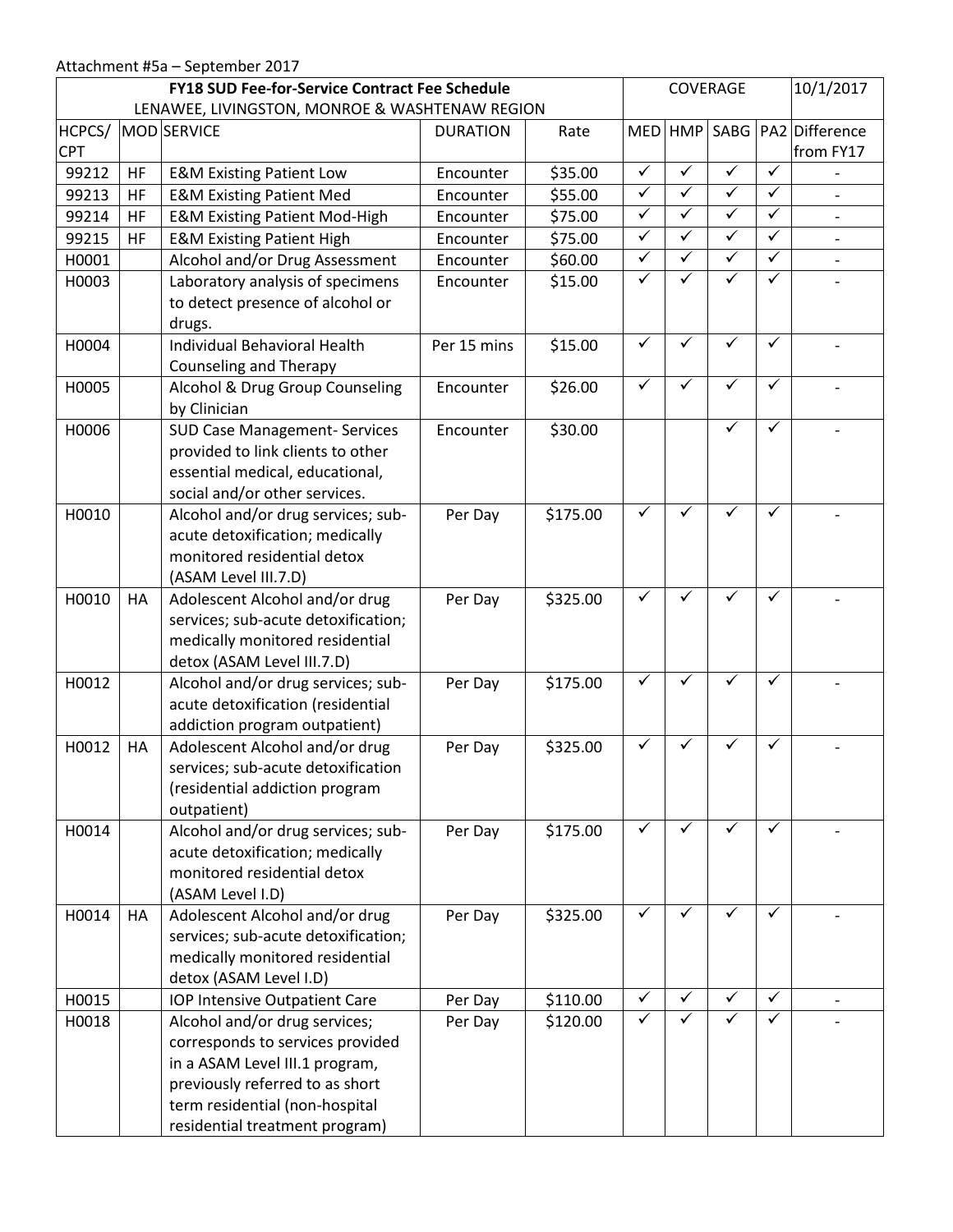|                      |     | <b>FY18 SUD Fee-for-Service Contract Fee Schedule</b>                                                                                                                                                                                                                                                            |                         |          |              | 10/1/2017<br>COVERAGE |              |              |                                          |
|----------------------|-----|------------------------------------------------------------------------------------------------------------------------------------------------------------------------------------------------------------------------------------------------------------------------------------------------------------------|-------------------------|----------|--------------|-----------------------|--------------|--------------|------------------------------------------|
|                      |     | LENAWEE, LIVINGSTON, MONROE & WASHTENAW REGION                                                                                                                                                                                                                                                                   |                         |          |              |                       |              |              |                                          |
| HCPCS/<br><b>CPT</b> |     | MOD SERVICE                                                                                                                                                                                                                                                                                                      | <b>DURATION</b>         | Rate     |              |                       |              |              | MED HMP SABG PA2 Difference<br>from FY17 |
| H0018                | HA  | Adolescent Alcohol and/or drug<br>services; corresponds to services<br>provided in a ASAM Level III.1<br>program, previously referred to as<br>short term residential (non-<br>hospital residential treatment<br>program)                                                                                        | Per Day                 | \$285.00 | ✓            |                       |              | ✓            |                                          |
| H0019                |     | Alcohol and/or drug services;<br>corresponds to services provided<br>in ASAM Level III.3 and ASAM<br>Level III.5 programs, previously<br>referred to as long-term<br>residential (non-medical, non-<br>acute care in residential treatment<br>program where stay is typically<br>longer than 30 days)            | Per Day                 | \$110.00 | ✓            | ✓                     | ✓            | ✓            |                                          |
| H0019                | HA  | Adolescent Alcohol and/or drug<br>services; corresponds to services<br>provided in ASAM Level III.3 and<br>ASAM Level III.5 programs,<br>previously referred to as long-<br>term residential (non-medical,<br>non-acute care in residential<br>treatment program where stay is<br>typically longer than 30 days) | Per Day                 | \$255.00 | ✓            | ✓                     |              | ✓            |                                          |
| H0020                |     | <b>Methadone Dosing</b>                                                                                                                                                                                                                                                                                          | Encounter               | \$5.50   | ✓            | ✓                     | ✓            | $\checkmark$ | \$1.25<br>increase                       |
| H0033                |     | Pharmacological Support - Oral<br>medication administration, direct<br>observation. (Use for<br><b>Buprenorphine or Suboxone</b><br>administration and/or service -<br>provision of the drug).                                                                                                                   | Encounter               | \$9.00   |              |                       | ✓            | ✓            |                                          |
| H0038                | HF  | <b>Recovery Coach/Peer Services</b>                                                                                                                                                                                                                                                                              | Per 15 mins             | \$25.00  | $\checkmark$ | ✓                     | ✓            | $\checkmark$ | $\qquad \qquad -$                        |
| H0048                |     | Alcohol and drug testing,<br>collection and handling only,<br>specimens other than blood.                                                                                                                                                                                                                        | Encounter /<br>per test | \$10.00  | ✓            | ✓                     | ✓            | ✓            |                                          |
| H2034                |     | Recovery/Transitional Housing                                                                                                                                                                                                                                                                                    | Per Day                 | \$27.00  |              |                       | ✓            | $\checkmark$ | $\overline{\phantom{a}}$                 |
| H2035                |     | Group Outpatient: Alcohol/Other<br><b>Drug Treatment</b>                                                                                                                                                                                                                                                         | Per Hour                | \$60.00  | ✓            | ✓                     | ✓            | ✓            |                                          |
| S9976                | HF. | Residential Room and Board - May<br>be used in conjunction with H0018<br>& H0019.                                                                                                                                                                                                                                | Per Day                 | \$27.00  |              |                       | ✓            | $\checkmark$ |                                          |
| T1009                |     | Care of the children of the<br>individual receiving alcohol and/or<br>substance abuse services                                                                                                                                                                                                                   | Encounter /<br>Per Hour | \$15.00  |              |                       | $\checkmark$ | ✓            |                                          |
| T1012                |     | <b>Recovery Supports</b>                                                                                                                                                                                                                                                                                         | Encounter               | \$100.00 | $\checkmark$ | ✓                     |              | $\checkmark$ |                                          |